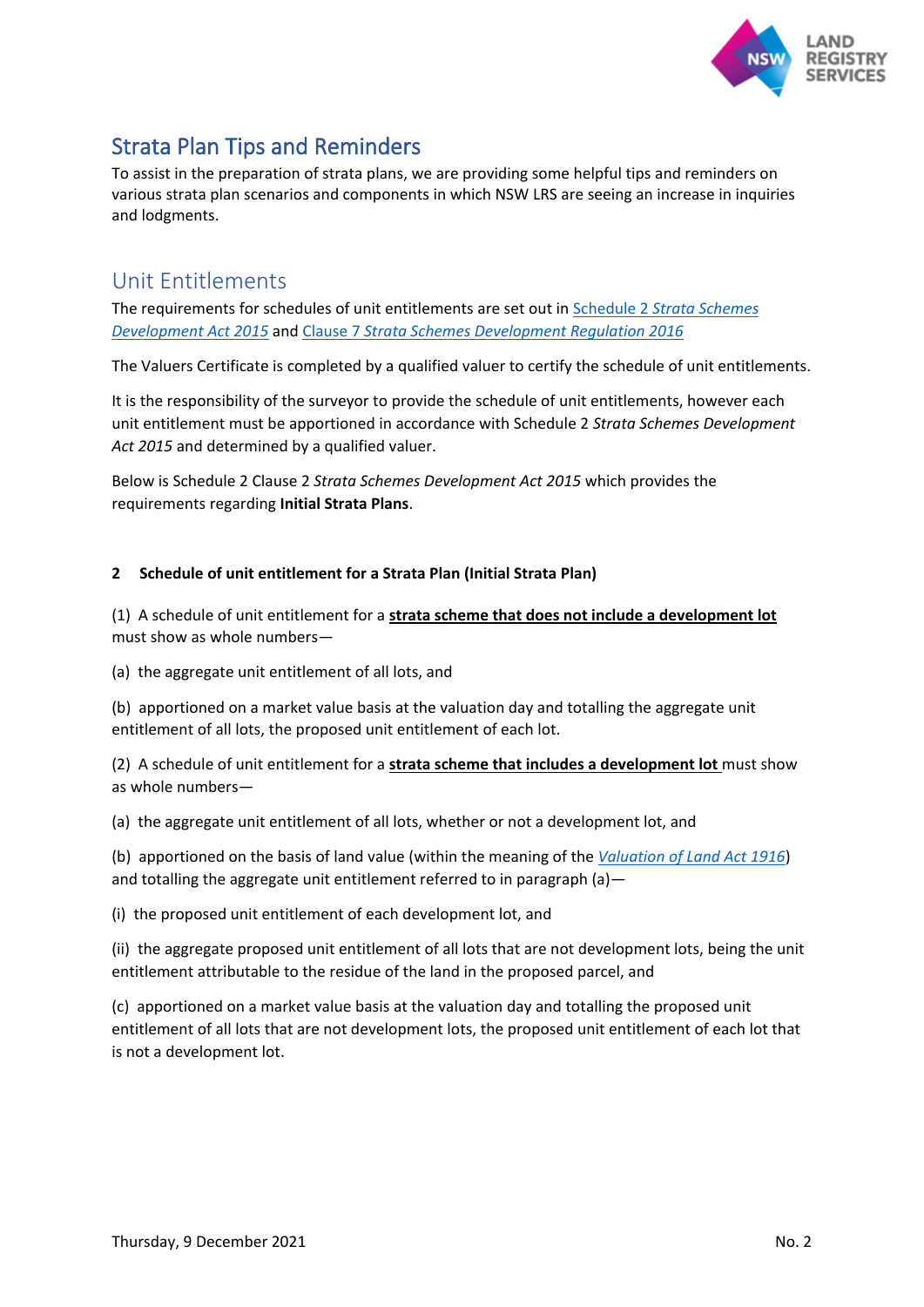

# Changing Unit Entitlements

The unit entitlements for an existing Strata Scheme may be changed in the following ways –

## Order by the NSW Civil and Administrative Tribunal

An order may be made by the NSW Civil and Administrative Tribunal (NCAT) to reallocate the unit entitlements of a scheme if at the time the plan was registered they were unreasonable or overtime they became unreasonable, see section 236 *Strata Schemes Management Act 2015.* 

The changes to the schedule of unit entitlements will require the lodgment of an [Order affecting a](https://rg-guidelines.nswlrs.com.au/land_dealings/dealing_requirements/strata_title_schemes/orderbystrataschemesboard15so)  [strata scheme](https://rg-guidelines.nswlrs.com.au/land_dealings/dealing_requirements/strata_title_schemes/orderbystrataschemesboard15so) dealing Form 15SO with NSW LRS. Advise should be sought from NCAT regarding the requirements to reallocate the unit entitlements in this manner.

## Strata Plan of Subdivision involving common property (subdivides or creates CP)

When a Strata Plan of Subdivision involves common property it is permitted to alter the unit entitlements for all lots in the scheme and change the aggregate.

The schedule of unit entitlements must include all existing lots in the scheme (not the lot(s) being subdivided) and the new lots being created.

The administration sheet requires the completion of the Valuers Certificate an[d Approved Form 11](http://rgdirections.lpi.nsw.gov.au/strata_schemes/approved_forms/approved_form_11) indicating that the owners corporation have passed a special resolution agreeing to the change in unit entitlements.

This provision does not apply to the subdivision of a development lot.

#### Strata Plan of Subdivision involving lots only (no CP is being subdivided or created)

The schedule of unit entitlements must include all existing lots in the scheme (not the lot(s) being subdivided) and the new lots being created. The sum of the unit entitlements for the new lots must equal the sum of the lot(s) being subdivided.

This provision does not apply to the subdivision of a development lot.

A Strata Plan of Subdivision which does not involve common property cannot alter the unit entitlements of lots which are not involved in the subdivision nor change the aggregate unit entitlements of the scheme

#### Conclusion of a Development Scheme

At the conclusion of a development scheme the owners corporation may consider that the schedule of unit entitlements does not reflect the market value of the lots, a revised schedule of unit entitlements may be lodged se[e Approved Form 18.](https://www.nswlrs.com.au/getattachment/562a02f2-2d91-490f-9be1-8b65bf8d8b32/attachment.aspx)

The Approved Form must be signed by a qualified valuer certifying that the unit entitlements of the lots are now apportioned on market value basis, the owners corporation must also consent